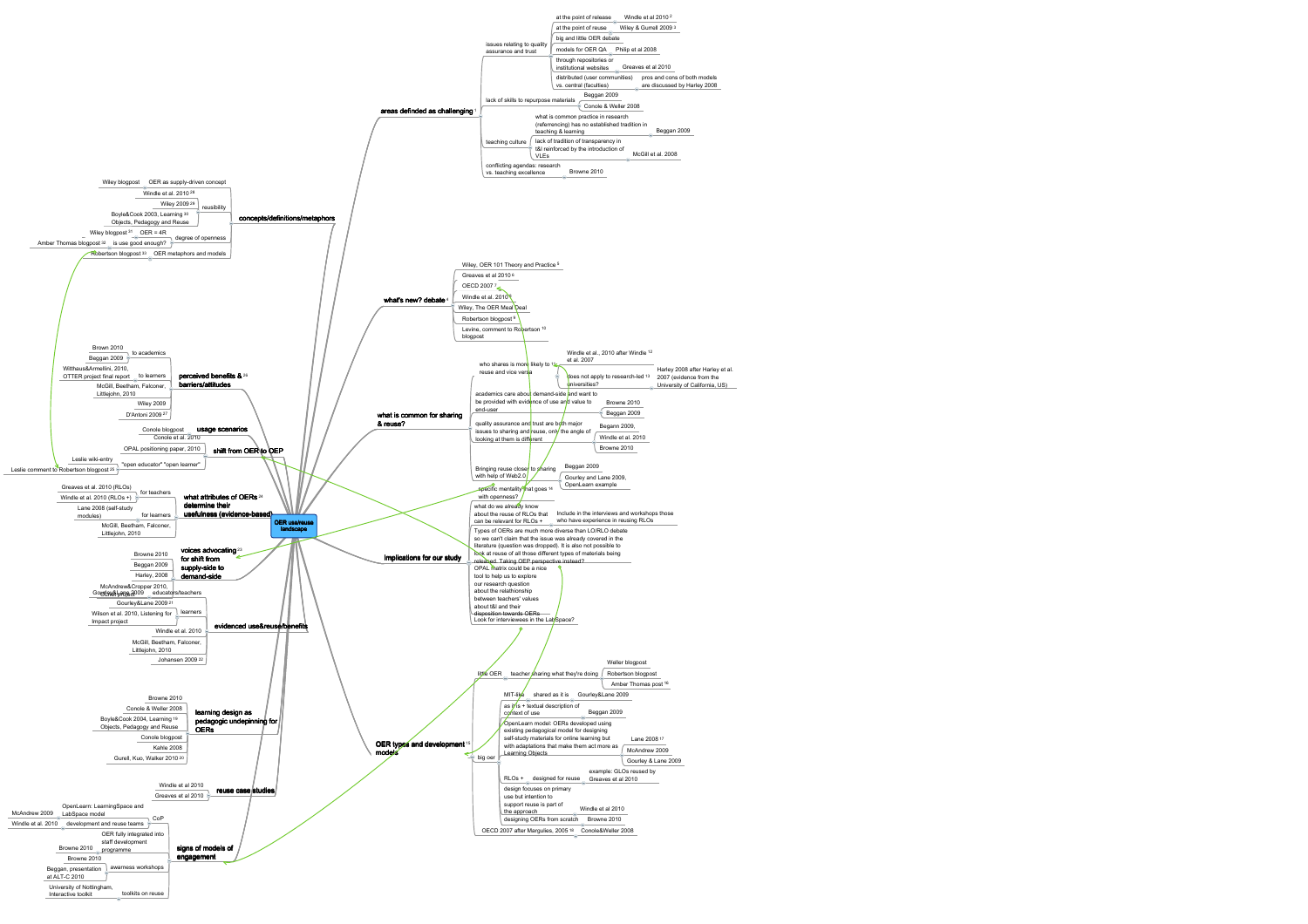# **Notes**

### 1) areas definded as challenging

highly debated subjects that relate directly to reuse (but also to sharing)

# 2) Windle et al 2010

Windle advocates for quality assurance to be acertain at the point of release.

### 3) Wiley & Gurrell 2009

Wiley, D., & Gurrell, S. (2009). A decade of development. Open Learning: The Journal of Open and Distance Learning, 24(1), 11-21.

The authors advocate that quality has only meaning in the context of reuse where user "meets" the resource

#### 4) what's new? debate

discussions revolving around the added value over other materials availale on the web

# 5) Wiley, OER 101 Theory and Practice

Added value OER lies in its reuse: "if you can't make revisions to your matertrials were necessary, you are limited in your ability to get better at what you do over time"

### 6) Greaves et al 2010

benefit of CC over Free and Linkable evidenced in a case study:

Academic Phrasebank (free webbased resource form the university of Menchester) was used as supplementary material for students. Based on the feedback from students auhors decided to get permission to redesign this resources to better suit students' needs

# 7) OECD 2007

RLOs with CC are only one part of OERs

### 8) Windle et al. 2010

Windle lists CC licencing among the main drivers for the world-wide reuse of SONET OER materials (feedback from users collected via surveys)

### 9) Robertson blogpost

Robertson provides an explaination on how RLOs differ from OER from the technical perspective: RLOs as intentionaly designed for sharing, context neutral, rich metadata, packaged, stored in repositories, media rich. First made by specialists, than with tools like GLO maker lowered technical barriers. = creating sth with intention to share

OERs - any edu resource, of any format that some though of as being valuabel to share. = sharing sth that sb is doing with an open licence. OERs can but not necessarly have to be context neutral, rich in metadata, media rich, packaged etc.

So and RLO can be OER but not all OERs are RLO (form the tech perspective)

"People sharing what they're doing vs. people creating particular stuff to share"

Robertson also refers to big and small OERs. The difference relevant to REMIXING - small OERs are created by individuals (like teachers), low cost production, web native = easier to reuse and remix BUT reputation, quality and location issues

### 10) Levine, comment to Robertson blogpost

Levine approaches the problem from a different perspective concentrating rather on the similarities than differences: intention to share the content that was created for learning.

He also argues that the differences between RLOs and OERs have to be seen in the context of times: RLOs arose in times of Web1.0 and with tools limitations (such that would enable anyone to mess around and remix)

"The difference is now I guess that it is left to us, the finders of OERs to assemble or link."

#### 11) who shares is more likely to reuse and vice versa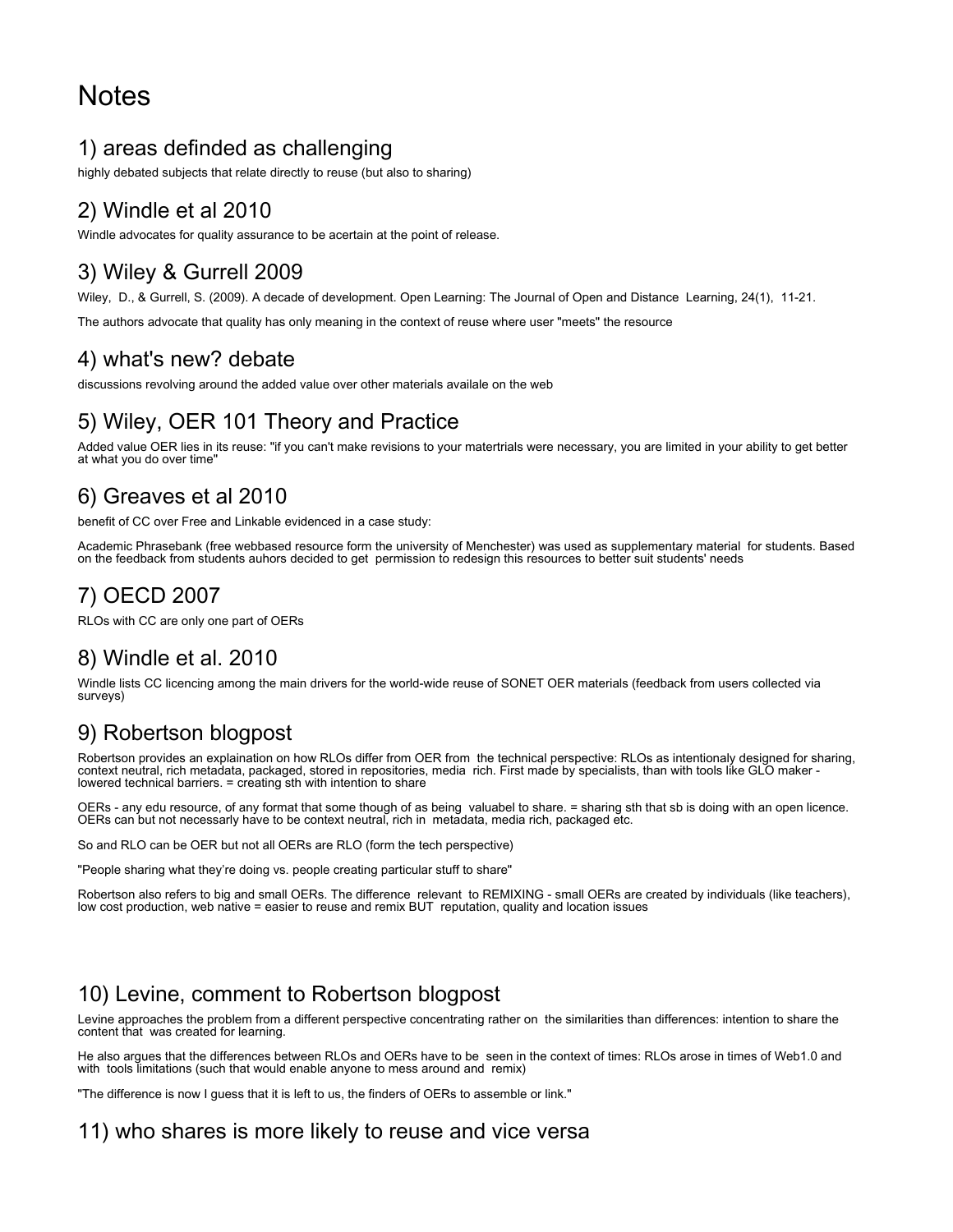Robertson provides an explaination on how RLOs differ from OER from the technical perspective: RLOs as intentionaly designed for sharing, context neutral, rich metadata, packaged, stored in repositories, media rich. First made by specialists, than with tools like GLO maker lowered technical barriers. = creating sth with intention to share

OERs - any edu resource, of any format that some though of as being valuabel to share. = sharing sth that sb is doing with an open licence. OERs can but not necessarly have to be context neutral, rich in metadata, media rich, packaged etc.

So and RLO can be OER but not all OERs are RLO (form the tech perspective)

"People sharing what they're doing vs. people creating particular stuff to share"

Robertson also refers to big and small OERs. The difference relevant to REMIXING - small OERs are created by individuals (like teachers), low cost production, web native = easier to reuse and remix BUT reputation, quality and location issues

### 12) Windle et al., 2010 after Windle et al. 2007

"Evidence suggests that those who feek empowered to reuse are more likely themselves to share and vice versa

#### 13) does not apply to research-led universities?

"Our previous work suggests that faculty in research university environments

#### 14) specific mentality that goes with openness?

Many barriers that are relevant to sharing seem to be also relevant to reuse even if the angle of looking at the barrier is slightly different. Therefore we should keep an eye on what literature and stakholders have to say on sharing.

### 15) OER types and development models

different types = different benefits to different audiences/for different purposes/in different contexts

#### 16) Amber Thomas post

About little OER: a by-product of their teaching. Openess as a way of working (=mindset): we shouldn't try to enforce models; let the byproduct be by-product

#### 17) Lane 2008

Lane 2008 describes 4 types of support build into OU Programmes, first 3 of which are built into OpenLearn materials as much as possible: 1) pedagogic support 2) personal support 3) peer support 4) professional support (page 156)

### 18) OECD 2007 after Margulies, 2005

OECD report (after Margulies, 2005): OER can be tools, content, implementation resources

#### 19) Boyle&Cook 2004, Learning Objects, Pedagogy and Reuse

Boyle, T., & Cook, J. (2003). Learning Objects, Pedagogy and Reuse. Learning Technology in Transition. In J. K. Seale (Ed.), Individual Enthusiasm to Institutional Implementation (pp. 31–44). Lisse, Netherlands: Swets & Zeitlinger.

#### 20) Gurell, Kuo, Walker 2010

Gurell, S., Kuo, Y.-C., & Walker, A. (2010). The pedagogical enhancement of open education: An examination of problem-based learning | Gurell | The International Review of Research in Open and Distance Learning. The International Review of Research in Open and Distance Learning, 11(3). Retrieved from http://www.irrodl.org/index.php/irrodl/article/viewArticle/886/1633

# 21) Gourley&Lane 2009

surveys and observations (OpenLearn, Learning Space and LabSpace)

### 22) Johansen 2009

Wiley, D. (2006). On the sustainability of open educational resource initiatives in higher education. Paris, 9pp, retrieved August, 26, 2008. Retrieved from http://www.oecd.org/dataoecd/33/9/38645447.pdf.

# 23) voices advocating for shift from supply-side to demand-side

A considerable amount of authors highlight that understanding the user and reuse is important. Efforts are being made to develop tools and approaches that will help to understand "why" and "what for" the materials are being downloaded